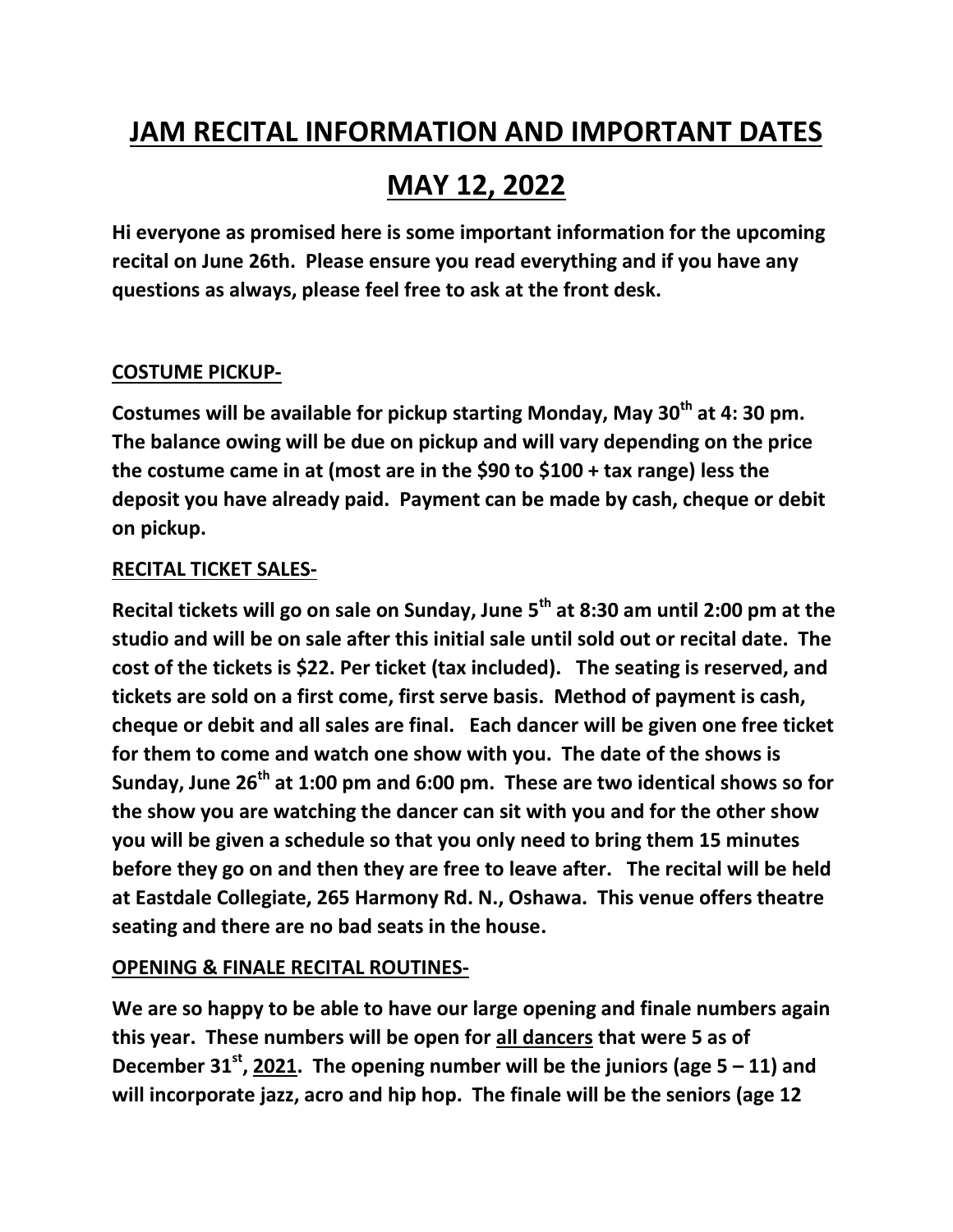**and up) and will incorporate jazz, acro, tap and hip hop. All dancers participating in these routines will need a pair of black dance shorts and will have to pay for a shirt that will be supplied by the studio (approximately \$30). The practice times will be as follows:**

**Opening Number –**

**Wednesday, June 1st, 8th, 15th and 22nd - 5:45 to 6:45 and**

**Saturday, June 4th, 11th, 18th and 25th – 1:00 pm – 3:00 pm**

**Finale Number –**

**Tuesday, May 31st, June 7th, June 14th and 21st – 4:45 to 5:45 and**

**Saturday, June 4th, 11th, 18th and 25th – 3:00 pm – 5:00 pm**

**We look forward to having as many dancers join as possible. Please sign up at the front desk if you are interested.**

### **DANCING DADS-**

**Calling all Dads!! Don't miss out on this opportunity to shine as one of our legendary "Dancing Dads" at the year-end recital……no talent required! Practice schedule is as follows:**

**Wednesday, June 1st and Wednesday, June 8 th at 7:45** 

**Monday, June 13th at 8:45 and Wednesday, June 15th at 7:45**

**Monday, June 20th at 8:45 and Wednesday, June 22nd at 7:45**

**Please sign up at the front desk!!**

## **RECITAL PHOTOS-**

**Don't forget to save the date!! Amanda's Photography will once again be taking our recital photos on Sunday, June 12th at the studio. These photos can be purchased through her, and she will be providing us with package options shortly so that you may decide before the date what you would like. She will also accommodate sibling/friends' photos at your request. A detailed schedule as to what time your class routine is, will be provided by the end of the month**